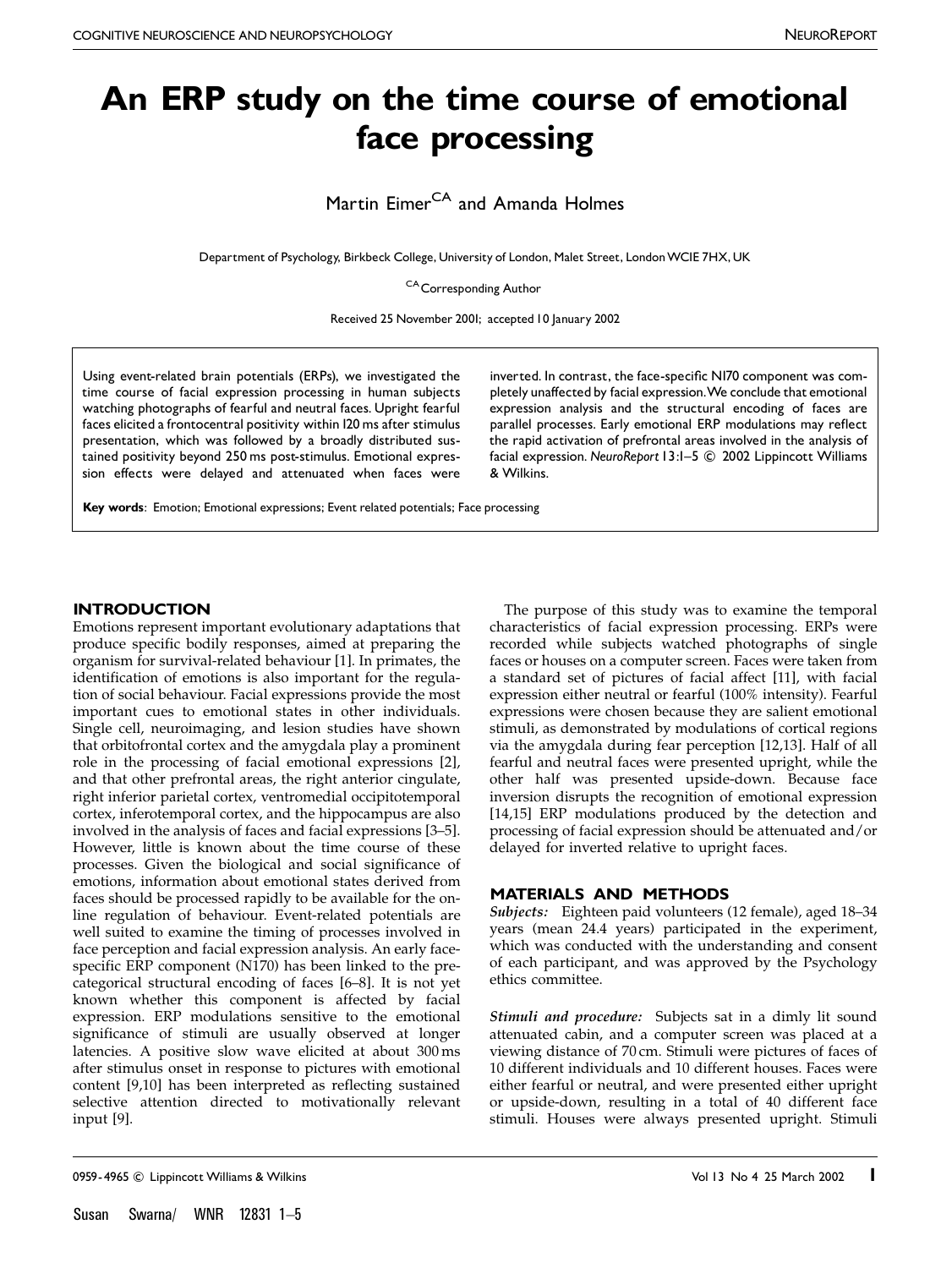were presented at the centre of a computer screen, covering a visual angle of  $5.5 \times 7.5^{\circ}$ . The experiment consisted of four experimental blocks (115 trials each). In 100 trials, single upright fearful faces, upright neutral faces, inverted fearful faces, inverted neutral faces, and houses were presented in random order, with equal probability, and without immediate stimulus repetitions. In the remaining 15 trials, the stimulus presented on the previous trial was repeated. Subjects had to respond with a right-hand button press to these immediate stimulus repetitions, and to refrain from responding on all other trials. Stimuli were presented for 300 ms, and were separated by an internal interval of 1 s.

ER-P recording and data analysis: Recordings were made from Ag-AgCl electrodes and linked-earlobe reference at Fpz, F7, F3, Fz, F4, F8, FC5, FC6, T7, C3, Cz, C4, T8, CP5, CP6, T5, P3, Pz, P4, T6, and Oz (according to the 10–20 system), and from OL and OR (located halfway between O1 and T5, and O2 and T6, respectively). Horizontal EOG (HEOG) was recorded bipolarly from the outer canthi of both eyes. Electrode impedance was kept  $<$  5 k $\Omega$ . Amplifier bandpass was 0.1–40 Hz. EEG and EOG were sampled with a digitisation rate of 200 Hz. ERP analyses were conducted relative to a 100 ms pre-stimulus baseline, and were restricted to non-repetition trials. Trials with eyeblinks, lateral eye movements, or overt responses were excluded. The onset of emotional expression effects was determined by comparing ERPs elicited by fearful and neutral faces with paired *t*-tests conducted successively for each sampling point in the 300 ms time interval following stimulus onset (separately for upright and inverted faces; see Table 1). ERP mean amplitudes were analysed separately for upright and inverted faces by repeated measures ANOVAs within six successive post-stimulus time intervals (110–150 ms; 155– 200 ms; 205–250 ms; 255–450 ms; 455–700 ms; 705–1000 ms) for the factors stimulus orientation (upright vs inverted), emotional expression (fearful vs neutral), electrode site, and recording hemisphere (left vs right). N170 components elicited by faces  $vs$  houses, and by fearful  $vs$  neutral faces were compared by analysing ERP mean amplitudes and peak latencies at T5 and T6 between 160 and 200 ms poststimulus.



Fig. I. Grand-averaged ERP waveforms in response to fearful faces (solid lines) and neutral faces (dashed lines), displayed separately for upright faces (left) and inverted faces (right).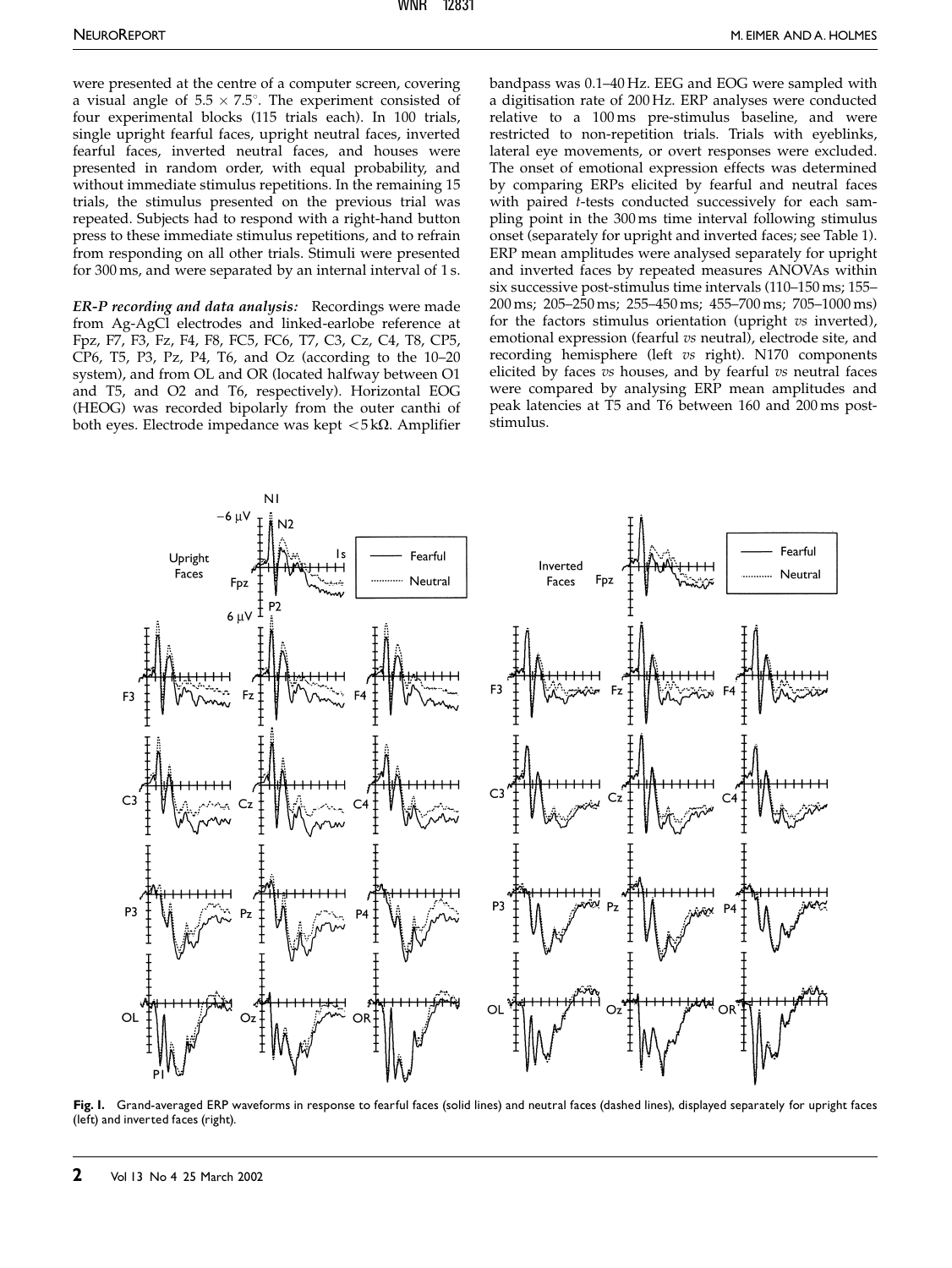#### WNR 12831



Fig. 2. Grand-averaged ERPs elicited by fearful faces (solid lines) and neutral faces (dashed lines) at FC5 (left hemisphere) and FC6 (right hemisphere), displayed separately for upright faces (top) and inverted faces (bottom). The line markers along the x-axes indicate the time intervals where ERPs differed significantly for  $\geq$  6 successive sampling points (as determined by two-tailed paired t-tests).

# RESULTS

Subjects detected 86% of immediate stimulus repetitions (mean response time: 607 ms). False alarms to non-repeated stimuli occurred on 1.2% of all trials. Figure 1 shows ERPs in response to fearful faces (solid lines) and neutral faces (dashed lines) for upright faces (left) and for inverted faces (right). ERPs to fearful faces were more positive than ERPs elicited by neutral fares. Figure 2 illustrates the time course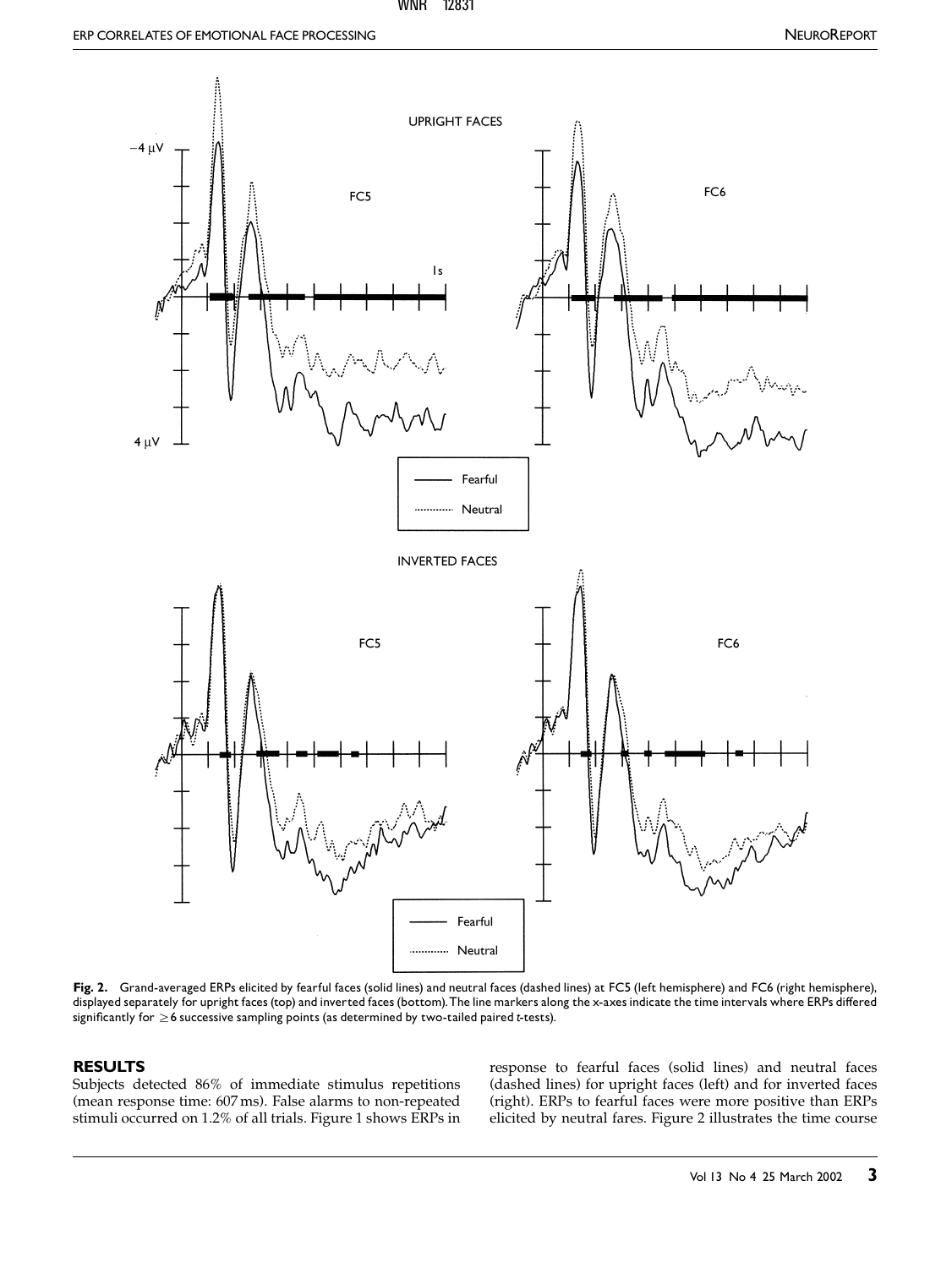of these emotional expression effects for upright and inverted faces at left and right frontocentral electrodes (FC5/6). For upright faces, reliable ERP differences between fearful and neutral faces started 115 ms after stimulus onset (Table 1), reflected by a significant emotional expression effect in the 110–150 ms latency interval at all frontocentral electrodes (all F(1,17)>12.3, all  $p < 0.01$ ). Frontocentral emo $tional$  expression  $\times$  stimulus orientation interactions (all  $F(1,17) > 4.9$ , all  $p < 0.05$ ) indicated that emotional expression effects were absent for inverted faces in this latency range (Table 1). In the subsequent measurement window (155–200 ms), enhanced positivities for fearful faces were found at all frontocentral electrodes and at Pz for upright and for inverted faces (all  $F(1,17)$ >10.5, all  $p < 0.01$ ). Between 205 and 250 ms post-stimulus, these effects disappeared, but reappeared after 250 ms. For upright faces, emotional expression effects were reliable frontocentrally between 250 and 1000 ms, and were present at posterior electrodes between 455 and 1000 ms (all F(1,17) $>$ 5.3, all  $p$  < 0.05). For inverted faces, enhanced positivities for fearful faces were elicited at frontal electrodes between 255 and 700 ms, and at central sites between 450 and 700 ms (all F(1,17)>6.7, all  $p<0.01$ ). No hemispheric differences were observed for these emotional expression effects.

Figure 3 shows ERPs elicited at lateral posterior electrodes T5 and T6 in response to upright fearful faces, neutral faces, and houses (upper panel), and to inverted fearful and neutral faces (bottom panel). Faces elicited enhanced N170 components when compared to houses  $(F(1,17) = 39.5,$  $p<0.001$ ), and this component was delayed for inverted relative to upright faces (183 ms vs 178 ms; effect of stimulus orientation on N 170 peak latencies:  $F(1,17) = 7.7$ ;  $p < 0.02$ ). Importantly, N170 amplitudes and latencies were entirely unaffected by the facial expression of either upright or inverted faces (all  $F > 1$ ).

### **DISCUSSION**

The present ERP data demonstrate that the emotional facial expression is analysed rapidly and can affect cortical processing at very short latencies. A frontocentral positivity was elicited by upright fearful faces within the first 120 ms after stimulus presentation. This early emotional expression effect was smaller and delayed by about 40 ms for inverted faces, suggesting that face inversion results in a disruption



Fig. 3. Grand averaged ERPs elicited at lateral posterior electrodes T5 (left hemisphere) and T6 (right hemisphere).Upper panel: ERPs to upright fearful faces (thin solid lines), neutral faces (dashed lines), and houses (thick solid lines). Bottom panel: ERPs to inverted fearful faces (solid lines) and neutral faces (dashed lines).

Table I. Onset of early emotional expression effects (in ms post-stimulus).

| Frontal   | Fpz                      | F7               | F <sub>3</sub>  | Fz               | F <sub>4</sub>   | F <sub>8</sub> | FC <sub>5</sub>          | FC <sub>6</sub>          |           |
|-----------|--------------------------|------------------|-----------------|------------------|------------------|----------------|--------------------------|--------------------------|-----------|
| Upright   | II <sub>5</sub>          | 115              | II <sub>5</sub> | $\overline{110}$ | $\overline{110}$ | 115            | $\overline{110}$         | II <sub>5</sub>          |           |
| Inverted  |                          | 160              | 155             | <b>I55</b>       | 165              | 150            | 155                      | <b>I55</b>               | 155       |
| Central   | T7                       | C <sub>3</sub>   | Cz              | C4               | T8               | CP5            | CP <sub>6</sub>          |                          |           |
| Upright   | 125                      | $\overline{110}$ | II <sub>5</sub> | 120              | 145              | 115            | 135                      |                          |           |
| Inverted  | $\overline{\phantom{0}}$ | 155              | 155             | 160              | —                | —              | $\overline{\phantom{0}}$ |                          |           |
| Posterior |                          | T5               | P3              | Pz               | P <sub>4</sub>   | T6             | OL                       | Oz.                      | <b>OR</b> |
| Upright   |                          | 260              | 255             | 255              |                  | 270            |                          |                          |           |
| Inverted  |                          |                  | —               | —                |                  | $-$            | $\overline{\phantom{0}}$ | $\overline{\phantom{0}}$ |           |

Latency values were determined on the basis of two-tailed paired t-tests comparing ERPs elicited by fearful and neutral faces for each sampling point in the 300 ms interval after stimulus onset. Effect onset was defined as the latency where ERPs started to differ significantly for at least six successive sampling points. Estimated onsets are displayed separately for upright and inverted faces. No latency value (-) indicates that no reliable early emotional expression effect was observed at a given electrode site.